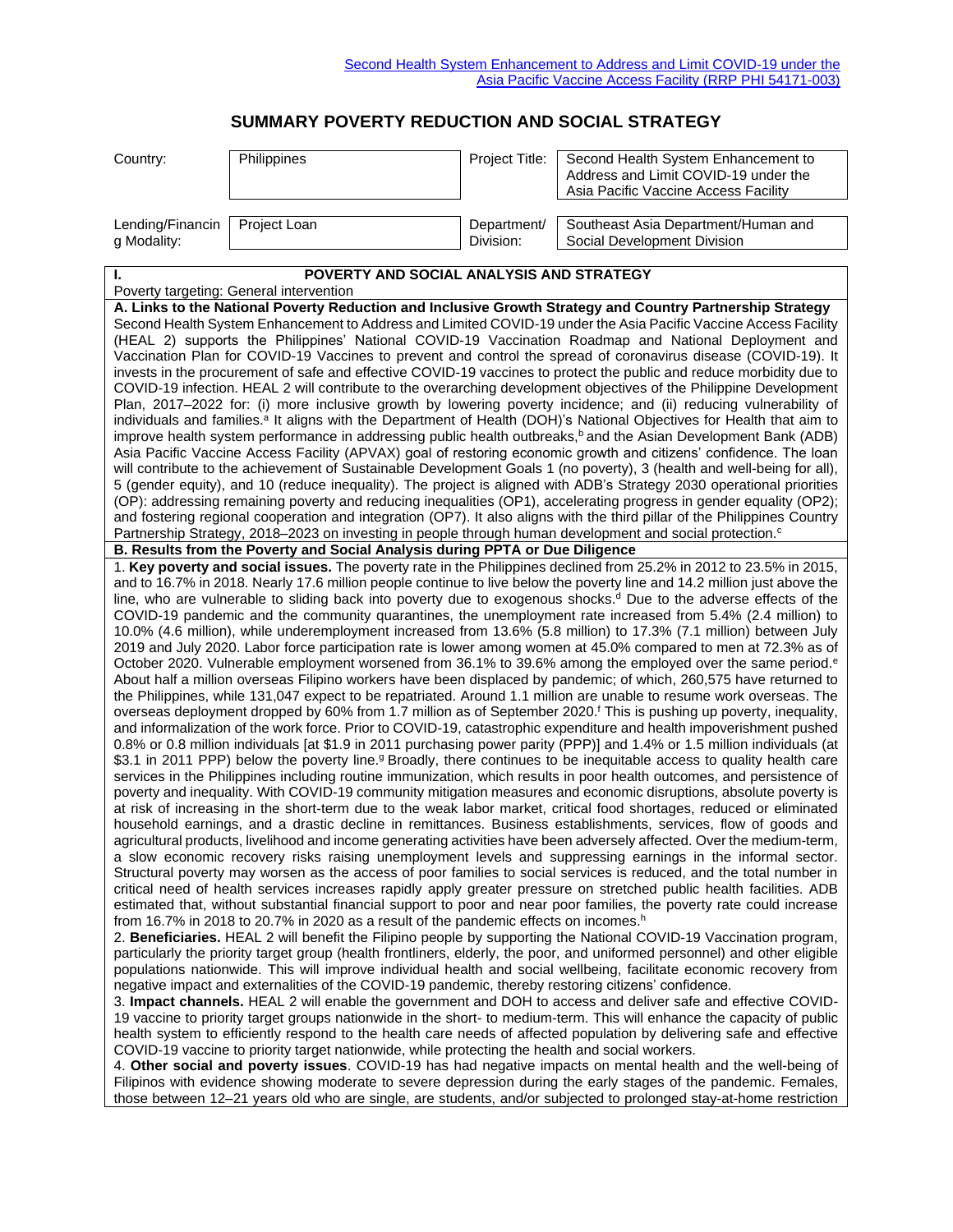| are at greater risk for anxiety and depression. <sup><i>i</i></sup> There is also low health financial risk protection among poor families.<br>5. Design features. The project will support the government achieve the outcome of priority populations having access<br>to safe and effective COVID-19 vaccines, while maintaining critical essential health services include routine<br>immunization. The project will access APVAX's rapid response component (RRC) and follow ADB's eligibility criteria.<br>The RRC will be used to procure around 110 million doses of vaccines, to be given to about 50 million eligible target<br>population by 2023.                                                                                                                                                                                                                                                                                                                                                                                                                                                                                                                                                                                                                                                                                                                                                                                                                                                                                                                                                                                                                                                                                                                                                                   |  |  |  |  |
|--------------------------------------------------------------------------------------------------------------------------------------------------------------------------------------------------------------------------------------------------------------------------------------------------------------------------------------------------------------------------------------------------------------------------------------------------------------------------------------------------------------------------------------------------------------------------------------------------------------------------------------------------------------------------------------------------------------------------------------------------------------------------------------------------------------------------------------------------------------------------------------------------------------------------------------------------------------------------------------------------------------------------------------------------------------------------------------------------------------------------------------------------------------------------------------------------------------------------------------------------------------------------------------------------------------------------------------------------------------------------------------------------------------------------------------------------------------------------------------------------------------------------------------------------------------------------------------------------------------------------------------------------------------------------------------------------------------------------------------------------------------------------------------------------------------------------------|--|--|--|--|
| П.<br>PARTICIPATION AND EMPOWERING THE POOR                                                                                                                                                                                                                                                                                                                                                                                                                                                                                                                                                                                                                                                                                                                                                                                                                                                                                                                                                                                                                                                                                                                                                                                                                                                                                                                                                                                                                                                                                                                                                                                                                                                                                                                                                                                    |  |  |  |  |
| 1. Participatory approaches and project activities. HEAL 2 will strengthen the Philippines' health system and its<br>capacity to halt the spread of COVID-19 through the National COVID-19 Vaccination program, which include the poor<br>and vulnerable groups as the priority target population.<br>2. Civil society organizations (CSO). DOH will seek CSO's support in identification and verification of target<br>population, disseminating information to local communities and in organizing vaccination related activities for                                                                                                                                                                                                                                                                                                                                                                                                                                                                                                                                                                                                                                                                                                                                                                                                                                                                                                                                                                                                                                                                                                                                                                                                                                                                                        |  |  |  |  |
| marginalized disadvantaged population. Information sharing and consultations with project stakeholders including<br>CSOs will continue through the Philippines County Engagement Framework.<br>3. The following forms of civil society organization participation are envisaged during project implementation:<br>M Information gathering and sharing L Consultation L Collaboration NA Partnership                                                                                                                                                                                                                                                                                                                                                                                                                                                                                                                                                                                                                                                                                                                                                                                                                                                                                                                                                                                                                                                                                                                                                                                                                                                                                                                                                                                                                            |  |  |  |  |
| 4. Participation plan. 7 Yes.<br>⊠                                                                                                                                                                                                                                                                                                                                                                                                                                                                                                                                                                                                                                                                                                                                                                                                                                                                                                                                                                                                                                                                                                                                                                                                                                                                                                                                                                                                                                                                                                                                                                                                                                                                                                                                                                                             |  |  |  |  |
| <b>GENDER AND DEVELOPMENT</b><br>Ш.                                                                                                                                                                                                                                                                                                                                                                                                                                                                                                                                                                                                                                                                                                                                                                                                                                                                                                                                                                                                                                                                                                                                                                                                                                                                                                                                                                                                                                                                                                                                                                                                                                                                                                                                                                                            |  |  |  |  |
| Gender mainstreaming category: effective gender mainstreaming                                                                                                                                                                                                                                                                                                                                                                                                                                                                                                                                                                                                                                                                                                                                                                                                                                                                                                                                                                                                                                                                                                                                                                                                                                                                                                                                                                                                                                                                                                                                                                                                                                                                                                                                                                  |  |  |  |  |
| A. Key issues. While the priority population groups for vaccination are dominated by women, including frontline health<br>workers (75%), indigent senior citizens (70.90%), government workers (50.88%), and overseas Filipino workers<br>(55.82%), <sup>m</sup> many marginalized women, women in especially difficult circumstances (WEDC) <sup>n</sup> and people in<br>geographically isolated and disadvantaged areas (GIDA), are not explicitly stated as target populations in the National<br>Strategic Framework for COVID-19 Deployment and Immunization (Administrative Order 2021-0005). Barriers<br>affecting health-seeking behavior by marginalized women and WEDC include: (i) limited time to spend commuting to<br>and waiting in long lines at public health facilities that are stretched beyond capacity; (ii) mobility constraints including<br>cultural norms governing freedom of movement; (iii) limited access to public transportation to reach health facilities;<br>and (iv) the costs associated with the commute and time away from productive and household responsibilities. While<br>the government has committed to the equitable delivery of vaccines, the DOH has expressed concerns that their<br>definition of 'social demographic groups at higher risk' may not be sufficiently comprehensive to ensure the last mile<br>outreach between local government unit (LGU) primary healthcare facilities and vaccine delivery to the women and<br>other GIDA identified herein. Through the National Strategic Policy Framework for COVID-19 Vaccine Deployment<br>and Immunization, the DOH acknowledges the essential role of information education and communication campaigns;<br>risk communication; and community engagement plans for ensuring effective vaccine access and uptake. |  |  |  |  |
| B. Key actions. Through ongoing TA, the project will proactively target the 'last mile' service delivery constraints for<br>marginalized women and WEDC in major cities and GIDA settings to maximize vaccine uptake and immunization. The<br>project will support DOH to develop, approve, and disseminate a gender and socially inclusive protocol to address<br>both the specific barriers affecting the willingness and ability of marginalized women and WEDC to access COVID-19<br>health services and vaccines, and the capacity of LGU <sup>o</sup> primary healthcare facilities to address the specific needs of<br>these women for effective vaccine delivery. The protocol will be developed in collaboration with multiple Bureaux at<br>DOH, Department of Social Welfare Development, and Department of Interior and Local Government and ultimately<br>be resourced via LGU gender and development program budgets. In addition, HEAL 2 will support DOH in (i) the<br>analysis of sex-disaggregated data through the Vaccine Information Management System; (ii) specific communication<br>and messaging to marginalized women and WEDC in major cities or geographically isolated and disadvantaged areas;<br>and (iii) online consultations and outreach, especially to marginalized and WEDC, to monitor their awareness of<br>vaccine safety and gather feedback on issues that curtail access to health services. A social and gender consultant<br>will be hired to support the DOH.<br>$\boxtimes$ Gender action plan<br>Other actions or measures<br>No action or measure<br>ADDRESSING SOCIAL SAFEGUARD ISSUES<br>IV.                                                                                                                                                                                |  |  |  |  |
|                                                                                                                                                                                                                                                                                                                                                                                                                                                                                                                                                                                                                                                                                                                                                                                                                                                                                                                                                                                                                                                                                                                                                                                                                                                                                                                                                                                                                                                                                                                                                                                                                                                                                                                                                                                                                                |  |  |  |  |
| Safeguard Category: C<br>A. Involuntary Resettlement                                                                                                                                                                                                                                                                                                                                                                                                                                                                                                                                                                                                                                                                                                                                                                                                                                                                                                                                                                                                                                                                                                                                                                                                                                                                                                                                                                                                                                                                                                                                                                                                                                                                                                                                                                           |  |  |  |  |
| 1. Key impacts. HEAL 2 will primarily support the procurement of COVID-19 vaccines to be delivered to priority target<br>population based on the National Vaccination Roadmap and Deployment Plan. No land acquisition or resettlement<br>impacts are envisaged.<br>2. Strategy to address the impacts. No impact is expected.                                                                                                                                                                                                                                                                                                                                                                                                                                                                                                                                                                                                                                                                                                                                                                                                                                                                                                                                                                                                                                                                                                                                                                                                                                                                                                                                                                                                                                                                                                 |  |  |  |  |
| 3. Plans or other actions. $\boxtimes$ No action                                                                                                                                                                                                                                                                                                                                                                                                                                                                                                                                                                                                                                                                                                                                                                                                                                                                                                                                                                                                                                                                                                                                                                                                                                                                                                                                                                                                                                                                                                                                                                                                                                                                                                                                                                               |  |  |  |  |
| Resettlement plan<br>Combined resettlement and indigenous peoples plan<br>$\Box$ Resettlement framework<br>Combined resettlement framework and indigenous                                                                                                                                                                                                                                                                                                                                                                                                                                                                                                                                                                                                                                                                                                                                                                                                                                                                                                                                                                                                                                                                                                                                                                                                                                                                                                                                                                                                                                                                                                                                                                                                                                                                      |  |  |  |  |
| $\Box$ Environmental and social management system<br>peoples planning framework                                                                                                                                                                                                                                                                                                                                                                                                                                                                                                                                                                                                                                                                                                                                                                                                                                                                                                                                                                                                                                                                                                                                                                                                                                                                                                                                                                                                                                                                                                                                                                                                                                                                                                                                                |  |  |  |  |
| Social impact matrix<br>arrangement                                                                                                                                                                                                                                                                                                                                                                                                                                                                                                                                                                                                                                                                                                                                                                                                                                                                                                                                                                                                                                                                                                                                                                                                                                                                                                                                                                                                                                                                                                                                                                                                                                                                                                                                                                                            |  |  |  |  |
| <b>B. Indigenous Peoples</b><br>Safeguard Category: C                                                                                                                                                                                                                                                                                                                                                                                                                                                                                                                                                                                                                                                                                                                                                                                                                                                                                                                                                                                                                                                                                                                                                                                                                                                                                                                                                                                                                                                                                                                                                                                                                                                                                                                                                                          |  |  |  |  |

|  |   | I             |
|--|---|---------------|
|  | I | I<br>۰,<br>۰, |
|  |   |               |
|  |   |               |